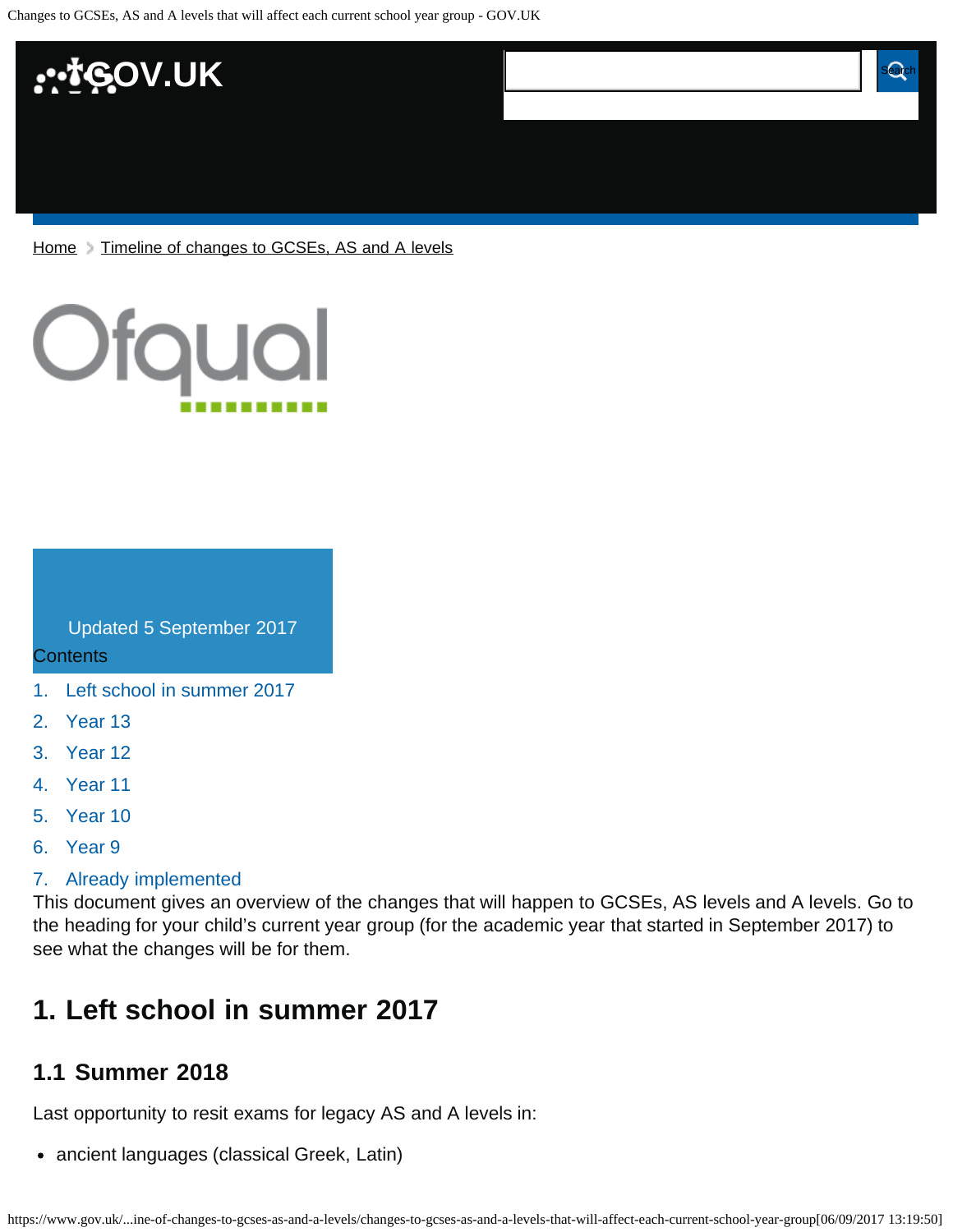- dance
- drama and theatre
- geography
- modern foreign languages (French, German, Spanish)
- music
- physical education
- religious studies

# <span id="page-1-0"></span>**2. Year 13**

### **2.1 Summer 2018**

As well as the subjects introduced in previous years, students will take exams for new AS and A levels in:

- ancient languages (classical Greek, Latin)
- dance
- drama and theatre
- geography
- modern foreign languages (French, German, Spanish)
- music
- physical education
- religious studies

# **2.2 Summer 2019**

Last opportunity to resit exams for legacy AS and A levels in:

- accounting
- ancient history
- archaeology
- classical civilisation
- design and technology
- electronics
- environmental science
- film studies
- further maths
- general studies
- geology
- government and politics
- history of art
- information and communications technology (ICT)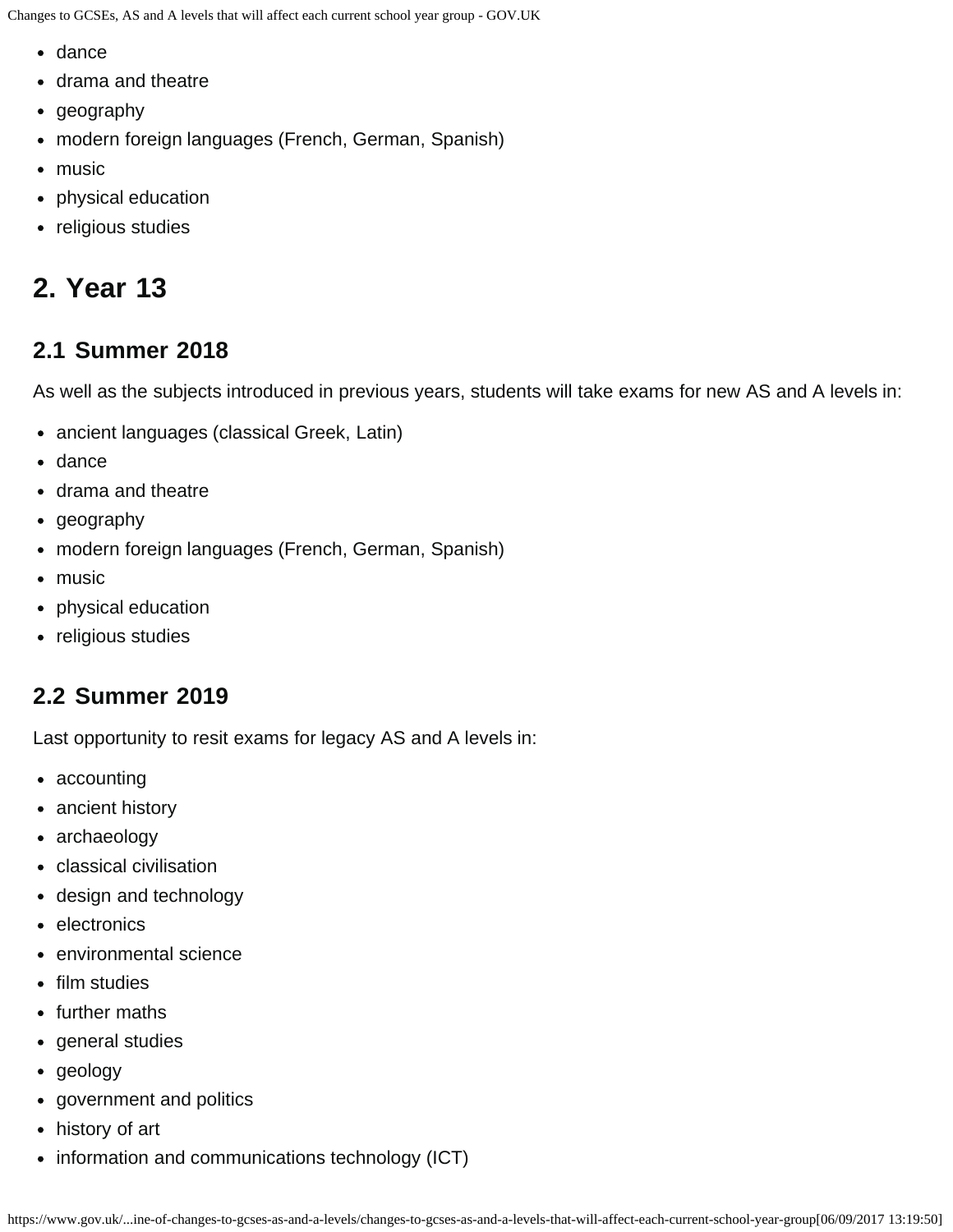- law
- maths
- media studies
- modern foreign languages (Chinese, Dutch, Italian and Russian)
- music technology
- philosophy
- statistics

# <span id="page-2-0"></span>**3. Year 12**

#### **3.1 September 2017**

As well as the subjects introduced in previous years, students will start studying new AS and A levels in:

- accounting
- ancient history
- classical civilisation
- design and technology
- electronics
- environmental science
- film studies
- further maths
- geology
- government and politics
- history of art (A level only)
- law
- maths
- media studies
- modern foreign languages (Chinese, Italian and Russian)
- music technology
- philosophy
- statistics

### **3.2 November 2017**

First opportunity for students to resit exams for new GCSEs in English language and maths. Students will also be able to resit these subjects in summer 2018, and in November or summer of subsequent years.

### **3.3 Summer 2018**

As well as the subjects introduced in previous years, students will have the opportunity to take AS level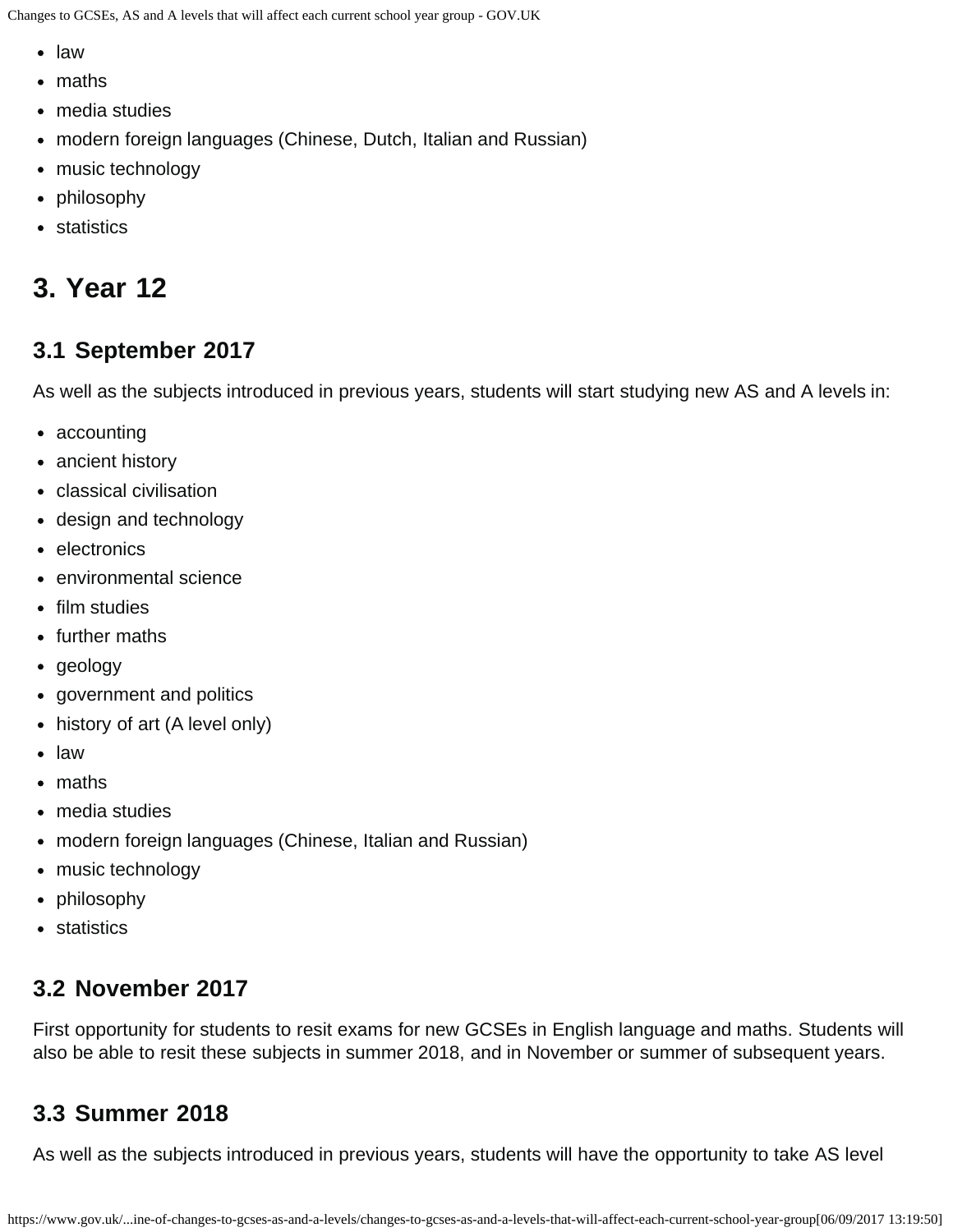exams in:

- accounting
- ancient history
- classical civilisation
- design and technology
- electronics
- environmental science
- film studies
- further maths
- geology
- government and politics
- law
- maths
- media studies
- modern foreign languages (Chinese, Italian and Russian)
- music technology
- philosophy
- statistics

#### **3.4 Summer 2019**

As well as the subjects introduced in previous years, students will take exams for new AS and A levels in:

- accounting
- ancient history
- classical civilisation
- design and technology
- electronics
- environmental science
- film studies
- further maths
- general studies
- geology
- government and politics
- history of art (A level only)
- information and communications technology (ICT)
- law
- maths
- media studies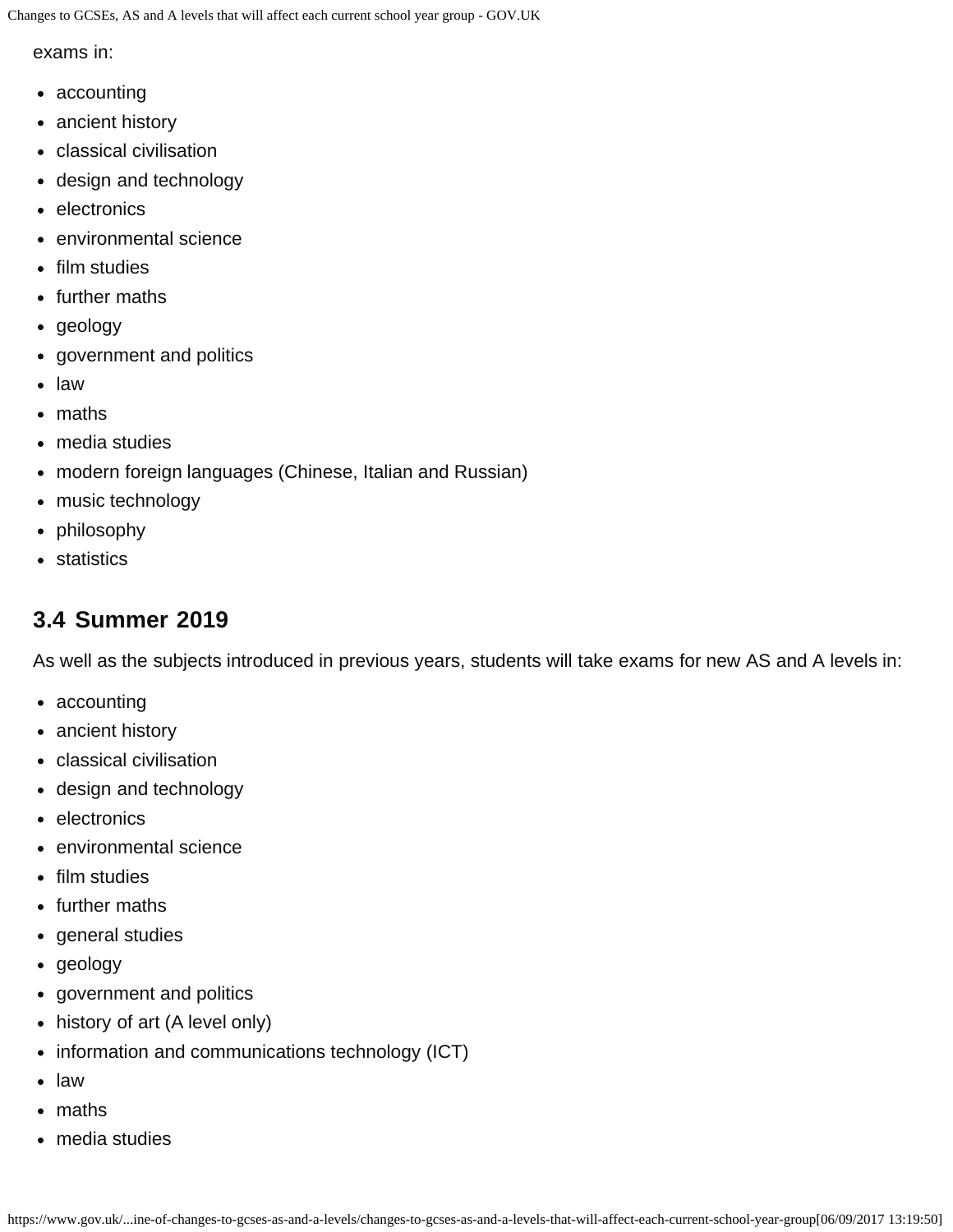modern foreign languages (Chinese, Italian and Russian)

- music technology
- philosophy
- statistics

### **3.5 Summer 2020**

Last opportunity to resit exams for legacy AS and A levels in:

- ancient languages (biblical Hebrew)
- modern foreign languages (Arabic, Bengali, Gujarati, Greek, Japanese, modern Hebrew, Panjabi, Persian, Polish, Portuguese, Turkish, Urdu)

# <span id="page-4-0"></span>**4. Year 11**

### **4.1 Summer 2018**

As well as the subjects introduced in previous years, students will take exams for new GCSEs, graded 9 to 1, in:

- ancient languages (classical Greek, Latin)
- art and design
- biology
- chemistry
- citizenship studies
- computer science
- dance
- combined science (double award)
- drama
- food preparation and nutrition
- geography
- history
- modern foreign languages (French, German and Spanish)
- music
- physical education
- physics
- religious studies

# **4.2 September 2018**

As well as the subjects introduced in previous years, students will start studying new AS and A levels in: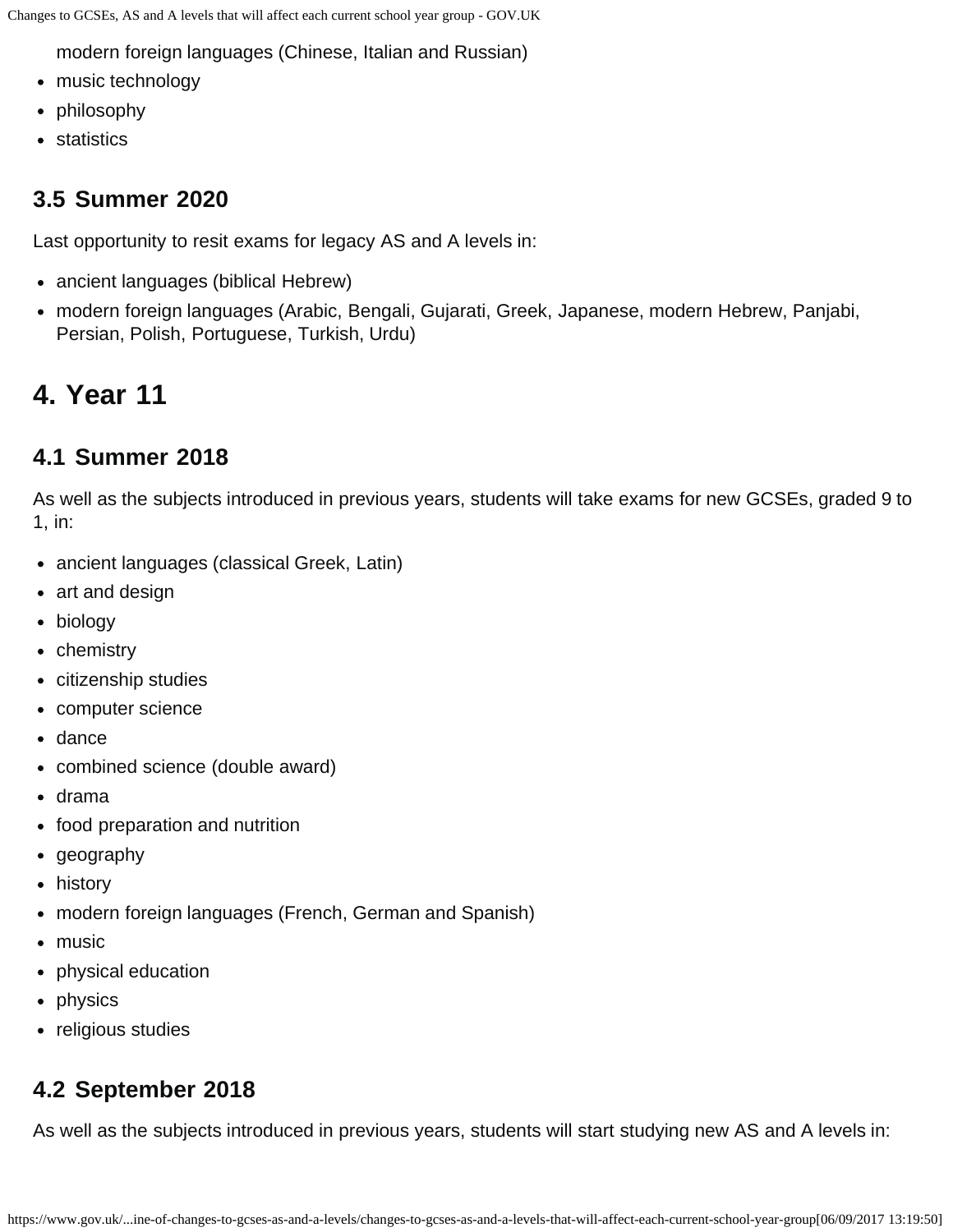ancient languages (biblical Hebrew A level only)

modern foreign languages (Arabic, Bengali, Gujarati, Greek, Japanese, modern Hebrew, Panjabi, Persian, Polish, Portuguese, Turkish, Urdu)

## **4.3 Summer 2019**

As well as the subjects introduced in previous years, students will have the opportunity to take AS level exams in:

modern foreign languages (Arabic, Bengali, Gujarati, Greek, Japanese, modern Hebrew, Panjabi, Persian, Polish, Portuguese, Turkish, Urdu)

# **4.4 Summer 2020**

As well as the subjects introduced in previous years, students will take exams for new AS and A levels in:

- ancient languages (biblical Hebrew A level only)
- modern foreign languages (Arabic, Bengali, Gujarati, Greek, Japanese, modern Hebrew, Panjabi, Persian, Polish, Portuguese, Turkish, Urdu)

# <span id="page-5-0"></span>**5. Year 10**

# **5.1 September 2017**

As well as the subjects introduced in previous years, students will start studying new GCSEs, graded 9 to 1, in:

- ancient history
- astronomy
- business
- classical civilisation
- design and technology
- economics
- electronics
- engineering
- film studies
- geology
- media studies
- modern foreign languages (Arabic, Bengali, Chinese, Italian, Japanese, modern Greek, modern Hebrew, Polish, Panjabi, Russian and Urdu)
- psychology
- sociology
- statistics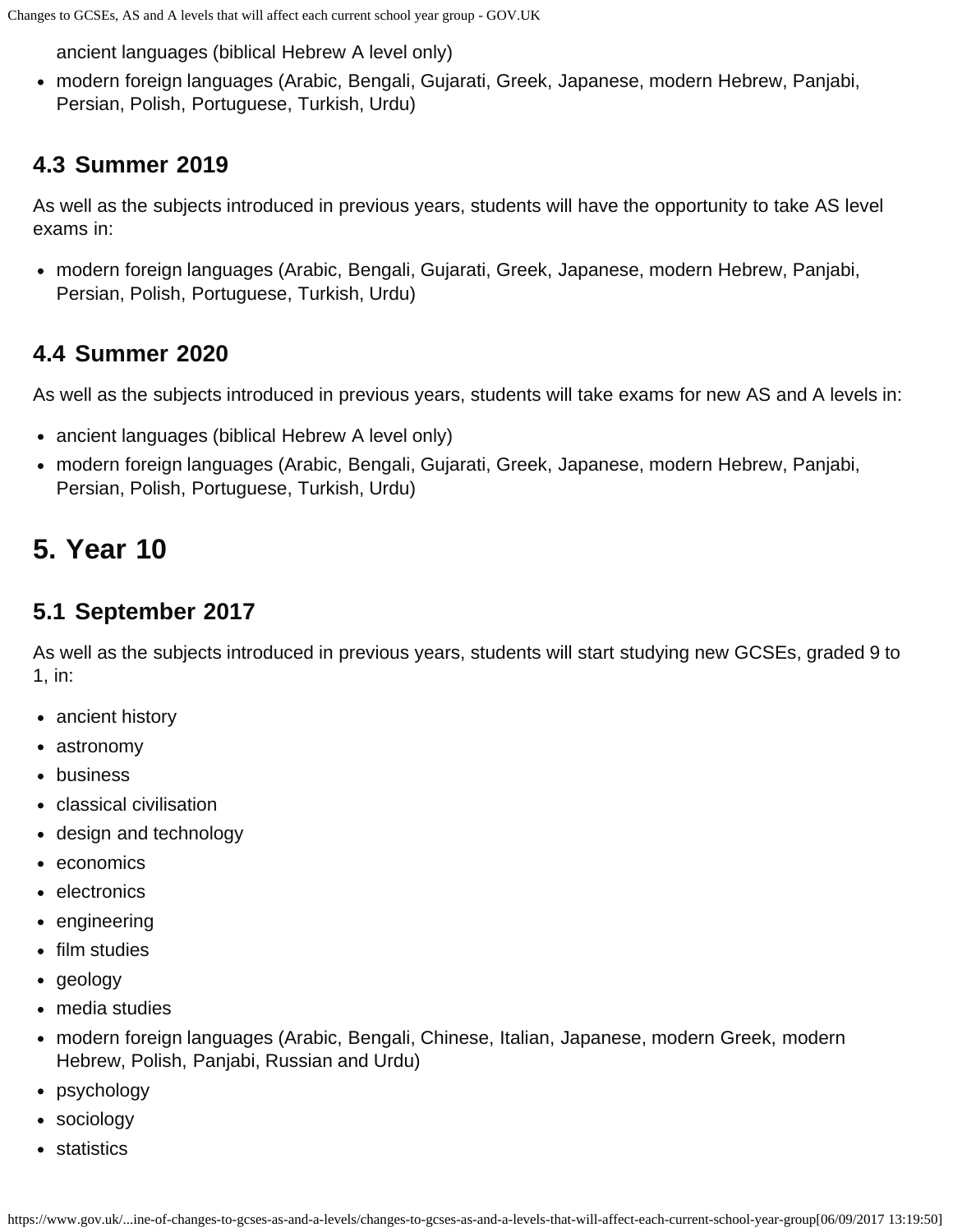#### **5.2 Summer 2019**

As well as the subjects introduced in previous years, students will take exams for new GCSEs, graded 9 to 1, in:

- ancient history
- astronomy
- business
- classical civilisation
- design and technology
- economics
- electronics
- engineering
- film studies
- geology
- media studies
- modern foreign languages (Arabic, Bengali, Chinese, Italian, Japanese, modern Greek, modern Hebrew, Polish, Panjabi, Russian and Urdu)
- psychology
- sociology
- statistics

# <span id="page-6-0"></span>**6. Year 9**

#### **6.1 September 2018**

As well as the subjects introduced in previous years, students will start studying new GCSEs, graded 9 to 1, in:

- ancient languages (biblical Hebrew)
- modern foreign languages (Gujarati, Persian, Portuguese, Turkish)

#### **6.2 Summer 2020**

As well as the subjects introduced in previous years, students will take exams for new GCSEs, graded 9 to 1, in:

- ancient languages (biblical Hebrew)
- modern foreign languages (Gujarati, Persian, Portuguese, Turkish)

# <span id="page-6-1"></span>**7. Already implemented**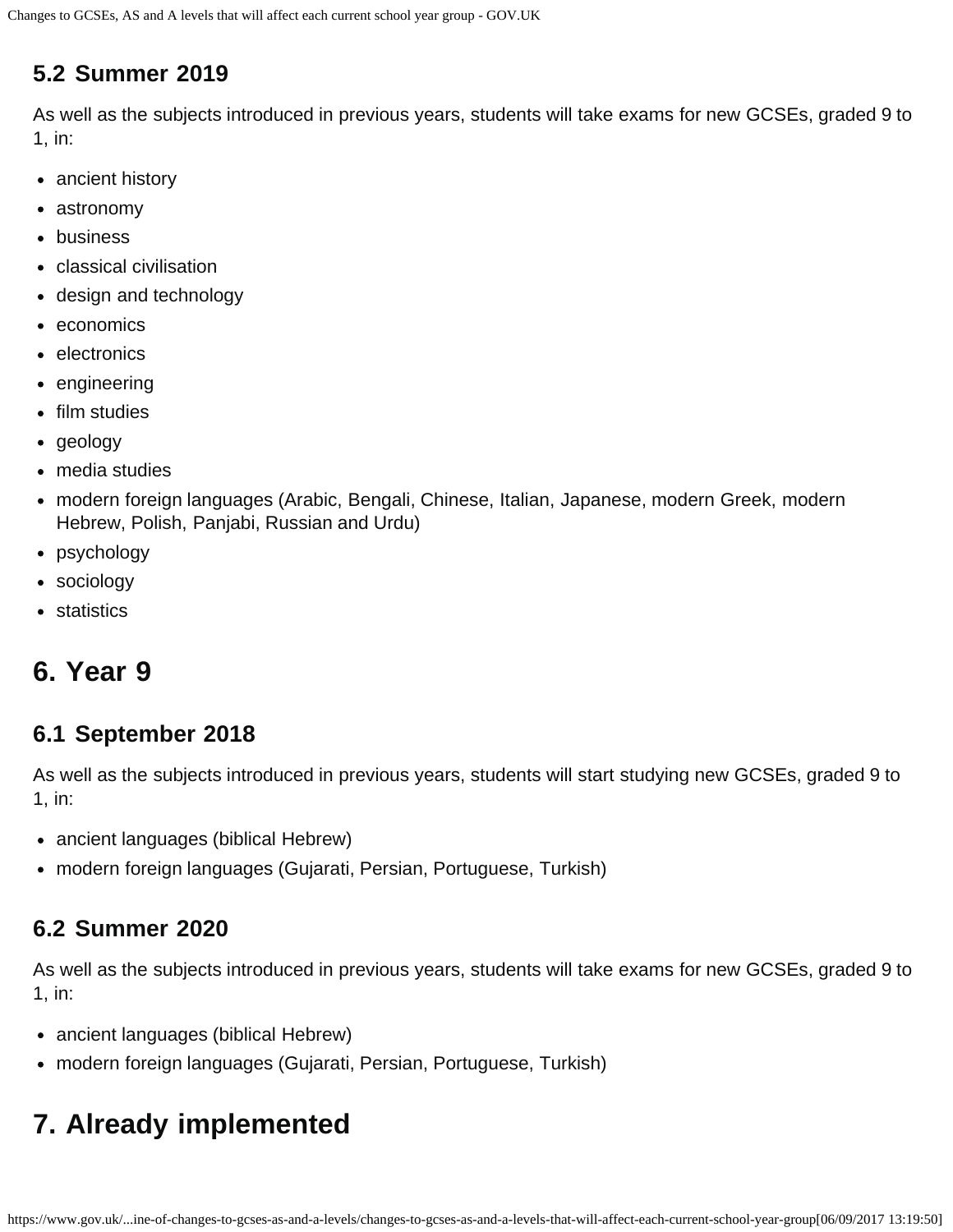# **7.1 September 2015**

Students started studying new AS levels and A levels in:

- art and design
- biology
- business
- chemistry
- computer science
- economics
- English language
- English language and literature
- English literature
- history
- physics
- psychology
- sociology

Students started studying new GCSEs, graded 9 to 1, in:

- English language
- English literature
- maths

### **7.2 Summer 2016**

Students had the opportunity to take new AS level exams in:

- art and design
- biology
- business
- chemistry
- computer science
- economics
- English language
- English language and literature
- English literature
- history
- physics
- psychology
- sociology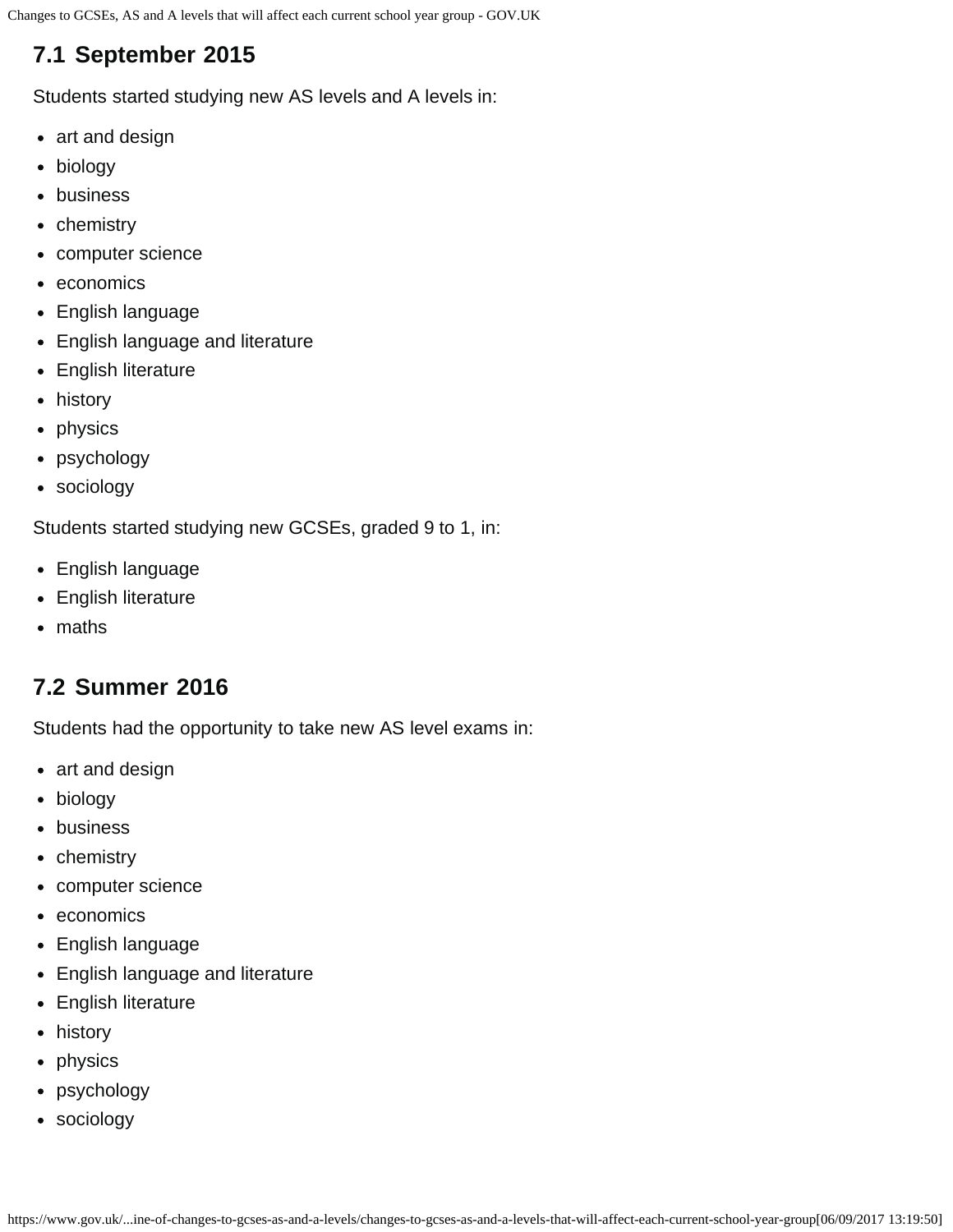# **7.3 September 2016**

Students started studying new GCSEs, graded 9 to 1, in:

- ancient languages (classical Greek, Latin)
- art and design
- biology
- chemistry
- citizenship studies
- computer science
- dance
- combined science (double award)
- drama
- food preparation and nutrition
- geography
- history
- modern foreign languages (French, German and Spanish)
- music
- physical education
- physics
- religious studies

Students started studying new AS levels and A levels in:

- ancient languages (classical Greek, Latin)
- dance
- drama and theatre
- geography
- modern foreign languages (French, German, Spanish)
- music
- physical education
- religious studies

## **7.4 November 2016**

Resits were available for GCSEs (graded A\* to G) in maths, English and English language.

## **7.5 Summer 2017**

Students took exams for new AS and A levels in:

- art and design
- biology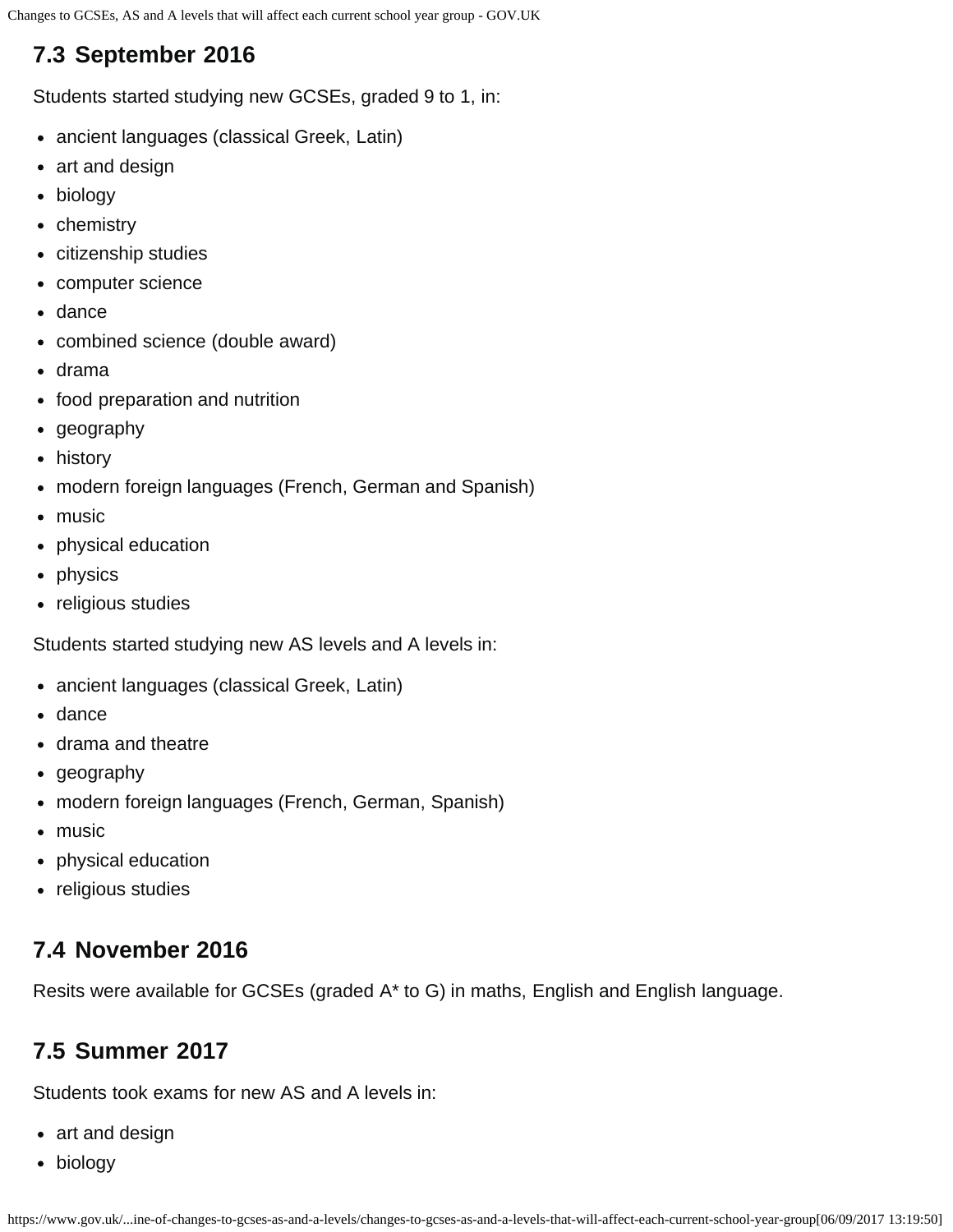- business
- chemistry
- computer science
- economics
- English language
- English language and literature
- English literature
- history
- physics
- psychology
- sociology

Students had the opportunity to take AS level exams in:

- ancient languages (classical Greek, Latin)
- dance
- drama and theatre
- geography
- modern foreign languages (French, German, Spanish)
- music
- physical education
- religious studies

Last opportunity to resit exams for legacy AS and A levels in:

- art and design
- biology
- business
- chemistry
- computer science
- economics
- English language
- English language and literature
- English literature
- history
- physics
- psychology
- sociology

Students took exams for new GCSEs, graded 9 to 1, in:

• English literature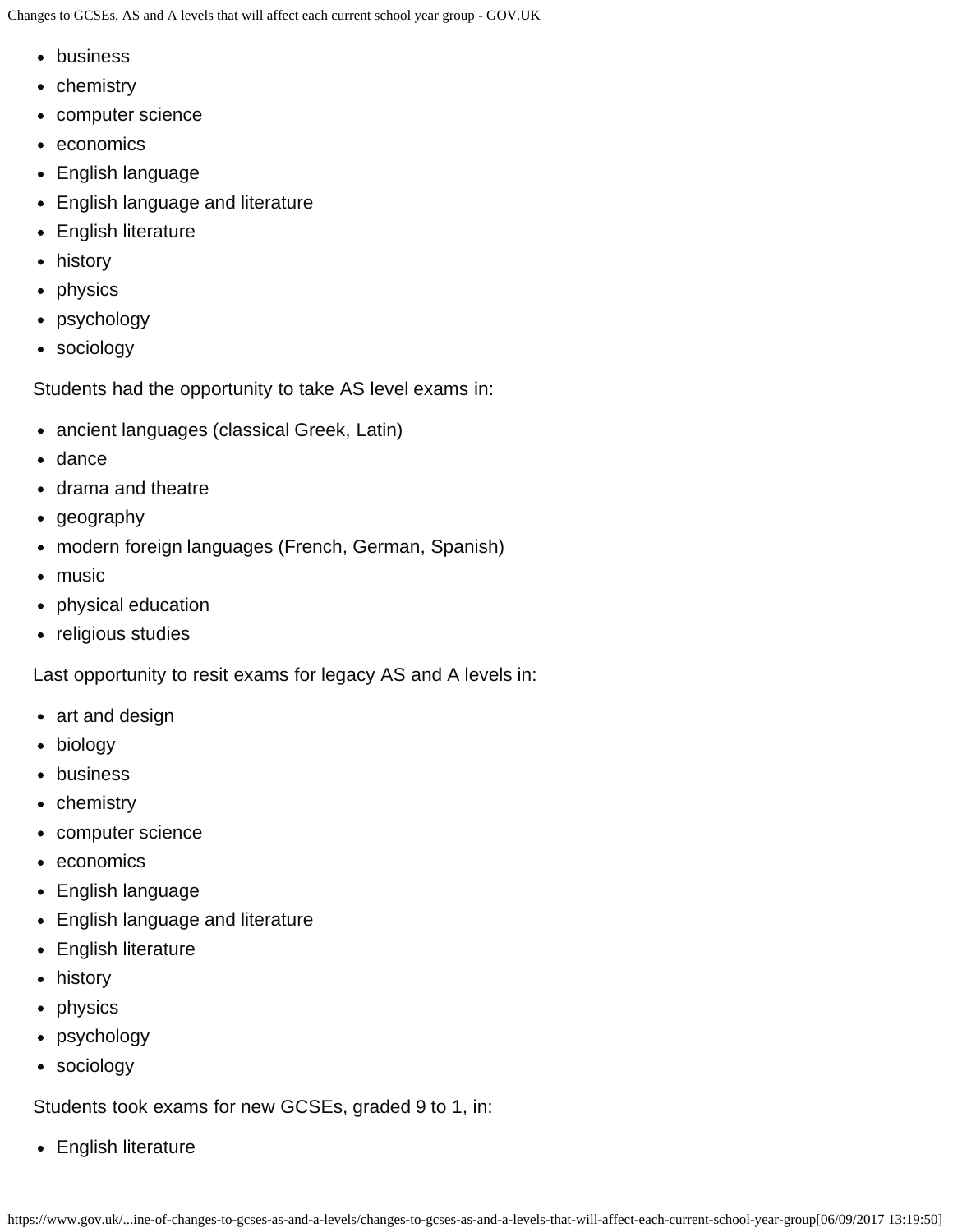- English language
- maths

Final opportunity for students to resit exams for GCSEs (graded A\* to G) in maths, English and English language.

Is there anything wrong with this page?

#### **Services and information**

**[Benefits](https://www.gov.uk/browse/benefits)** 

- [Births, deaths, marriages and care](https://www.gov.uk/browse/births-deaths-marriages)
- [Business and self-employed](https://www.gov.uk/browse/business)
- [Childcare and parenting](https://www.gov.uk/browse/childcare-parenting)
- [Citizenship and living in the UK](https://www.gov.uk/browse/citizenship)
- [Crime, justice and the law](https://www.gov.uk/browse/justice)
- [Disabled people](https://www.gov.uk/browse/disabilities)
- [Driving and transport](https://www.gov.uk/browse/driving)
- [Education and learning](https://www.gov.uk/browse/education)
- [Employing people](https://www.gov.uk/browse/employing-people)
- [Environment and countryside](https://www.gov.uk/browse/environment-countryside)
- [Housing and local services](https://www.gov.uk/browse/housing-local-services)
- [Money and tax](https://www.gov.uk/browse/tax)
- [Passports, travel and living abroad](https://www.gov.uk/browse/abroad)
- [Visas and immigration](https://www.gov.uk/browse/visas-immigration)
- [Working, jobs and pensions](https://www.gov.uk/browse/working)

#### **Departments and policy**

- [How government works](https://www.gov.uk/government/how-government-works)
- **[Departments](https://www.gov.uk/government/organisations)**
- **[Worldwide](https://www.gov.uk/government/world)**
- **[Policies](https://www.gov.uk/government/policies)**
- **[Publications](https://www.gov.uk/government/publications)**